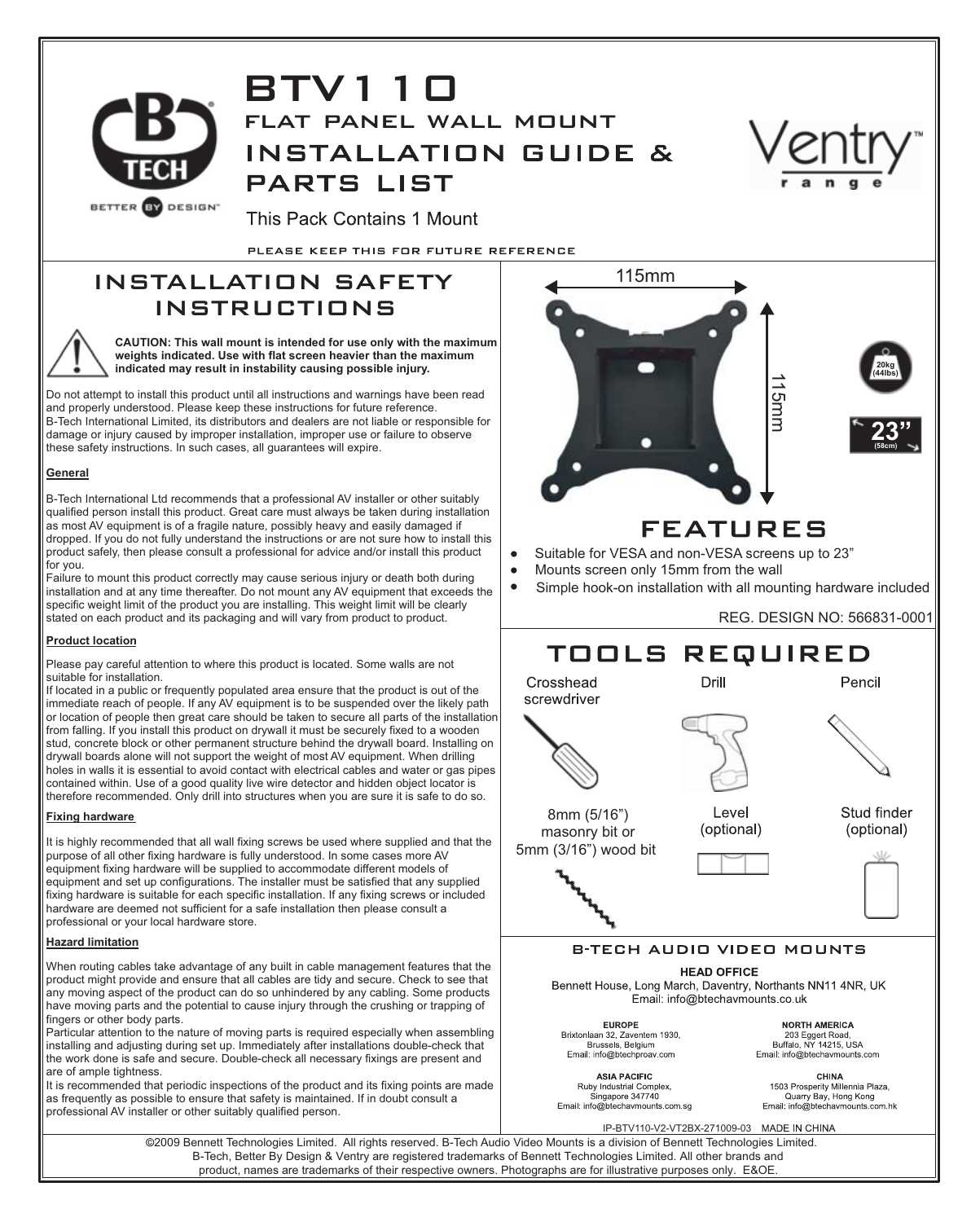



### **CS**

Společnost B-Tech International Ltd, doporučuje provést instalaci tohoto produktu prostřednictvím odborného instalátora AV či jinak způsobilé osoby. Společnost B-Tech International Ltd, její distributoři a prodejci nenesou odpovědnost za škody nebo zranění způsobená nevhodnou instalací. Tento výrobek je nutno umístit do vhodné konstrukce a používat jen po uvedenou maximální výšku.

#### DE

B-Tech International Ltd. empfiehlt, dass dieses Produkt durch einen qualifizierten AV-Techniker oder eine andere Person mit geeigneter Qualifikation installiert wird. B-Tech International Ltd, ihre Distributoren und Händler können nicht für durch fehlerhafte Montage verursachte Beschädigung oder Verletzung haftbar bzw. verantwortlich gemacht werden. Dieses Produkt muss auf eine geeignetem Untergrund montiert werden und darf nur bis zum angegebenen Höchstgewicht verwendet werden.

#### **FS**

B-Tech International Ltd. recomienda que un instalador de audio y video profesional u otra persona debidamente cualificada instalen este producto. B-Tech International Ltd, sus distribuidores y concesionarios no se hacen cargo ni se responsabilizan de ningún daño o lesión provocados por una instalación inapropiada. Este producto se debe montar en una estructura adecuada y se debe utilizar soportando solamente hasta el peso máximo indicado.

#### **FR**

B-Tech International Ltd. recommande de confier l'installation de ce produit à un installateur AV professionnel ou à une autre personne dûment qualifiée. B-Tech International Ltd, ses distributeurs et ses revendeurs ne sauraient être tenus responsables de tout dégât ou de toute blessure résultant d'une installation incorrecte. Ce produit doit être monté sur un support approprié et utilisé dans la limite du poids maximum indiqué.

#### IT

B-Tech International Ltd. consiglia di affidare l'installazione di questo prodotto a un installatore specializzato o ad altra persona adeguatamente qualificata. B-Tech International Ltd, i suoi distributori e rivenditori non accettano alcuna responsabilità nei riguardi di eventuali danni o infortuni causati da un'errata installazione. Questo prodotto deve essere fiss ato a una struttura idonea e utilizzato unicamente sino al peso massimo indicato.

#### NI

B-Tech International Ltd. adviseert om dit product te laten installeren door een professionele AV-installateur of andere hiervoor gekwalificeerde persoon. B-Tech International Ltd, haar distributeurs en dealers zijn niet aansprakelijk of verantwoordelijk voor schade of letsel die is veroorzaakt door onoordeelkundige installatie. Dit product moet worden gemonteerd aan een geschikte constructie, waarbij het aangegeven maximum gewicht niet mag worden overschreden.

#### PI

Firma B-Tech International Ltd. zaleca, aby ten produkt był instalowany przez profesjonalnych instalatorów AV lub inny odpowiednio przeszkolony personel. Firma B-Tech International Ltd, jej dystrybutorzy i dealerzy nie ponosz a odpowiedzialności za uszkodzenia lub obrażenia ciała powstałe w wyniku nieprawidłowej instalacji. Niniejszy produkt musi być zamontowany na odpowiedniej powierzchni, a podczas użytkowania nie wolno przekraczać podanego maksymalnego obciążenia.

#### PT

A B-Tech International Ltd, recomenda que a instalação deste produto seia efectuada por um instalador de AV profissional ou outra pessoa devidamente habilitada. A B-Tech International Ltd. e os seus distribuidores e concessionários não são responsáveis por danos ou lesões causados por uma instalação incorrecta. Este produto tem de ser montado numa estrutura adequada e utilizado somente até ao peso máximo indicado.

#### **RU**

Компания B-Tech International Ltd. рекомендует, чтобы установка данного изделия производилась инженером по установке аудио-видеотехники или другим специалистом с соответствующей квалификацией. Компания B-Tech International Ltd., ее дистрибьюторы и дилеры не несут ответственности за повреждения или травмы, полученные в результате неправильной установки. Данное изделие должно крепиться к соответствующей конструкции и использоваться для поддержания оборудования, вес которого не превышает указанный максимальный вес.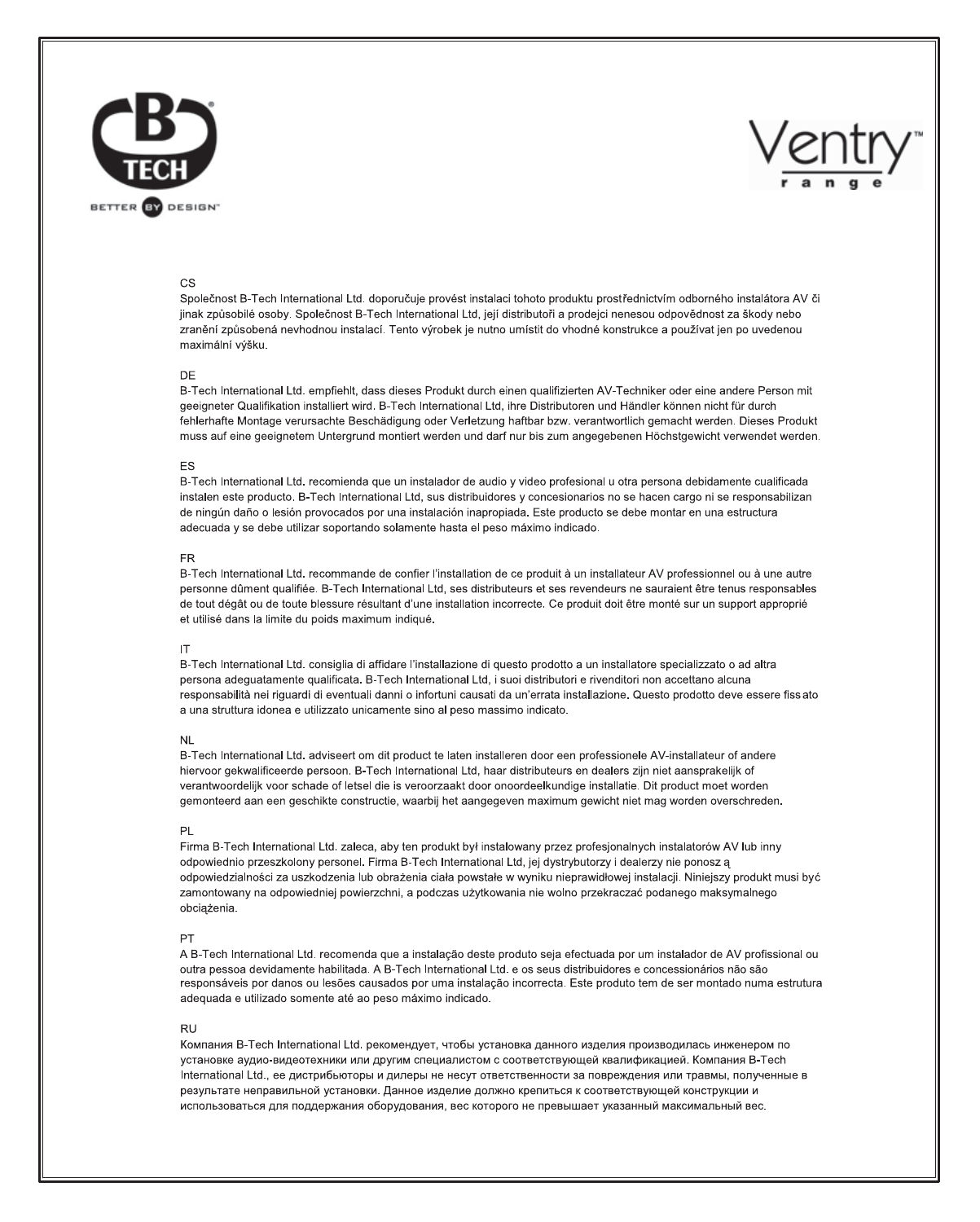